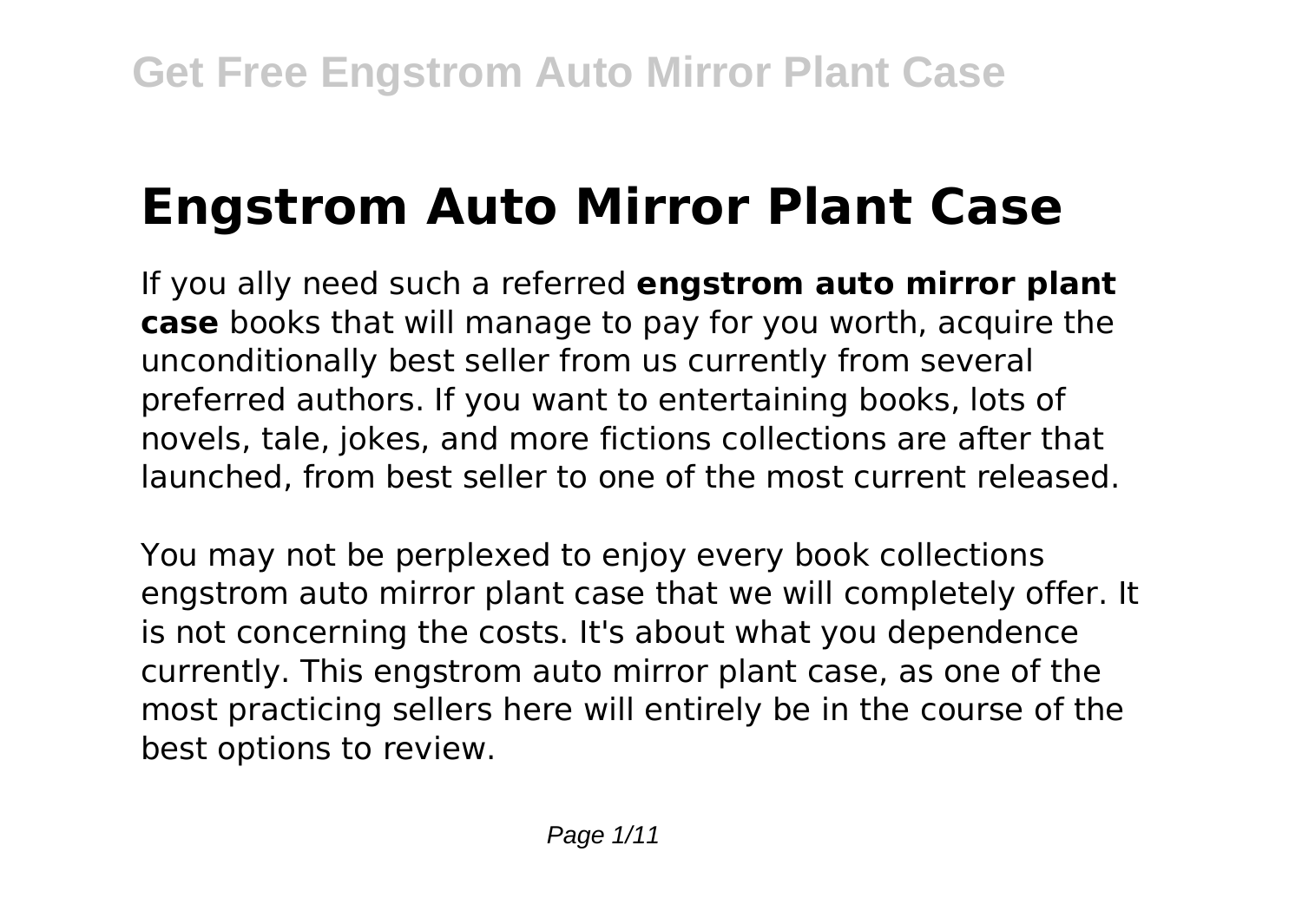As of this writing, Gutenberg has over 57,000 free ebooks on offer. They are available for download in EPUB and MOBI formats (some are only available in one of the two), and they can be read online in HTML format.

### **Engstrom Auto Mirror Plant Case**

Case Study Analysis: Engstrom Auto Mirror Plant: Motivating in Good Times and Bad By: Amanda C. Ganelli Summary Engstrom Auto Mirror Plant is a privately owned business, operating since 1948 ...

## **Case Study Analysis: Engstrom Auto Mirror Plant-Motivating ...**

Engstrom Auto Mirror Plant: A Case Study. The privately owned manufacturing company Engstrom Auto Mirror Plant in Richmond, Indiana has faced a host of organizational issues throughout its lifespan.  $P_{\text{face 2/11}}$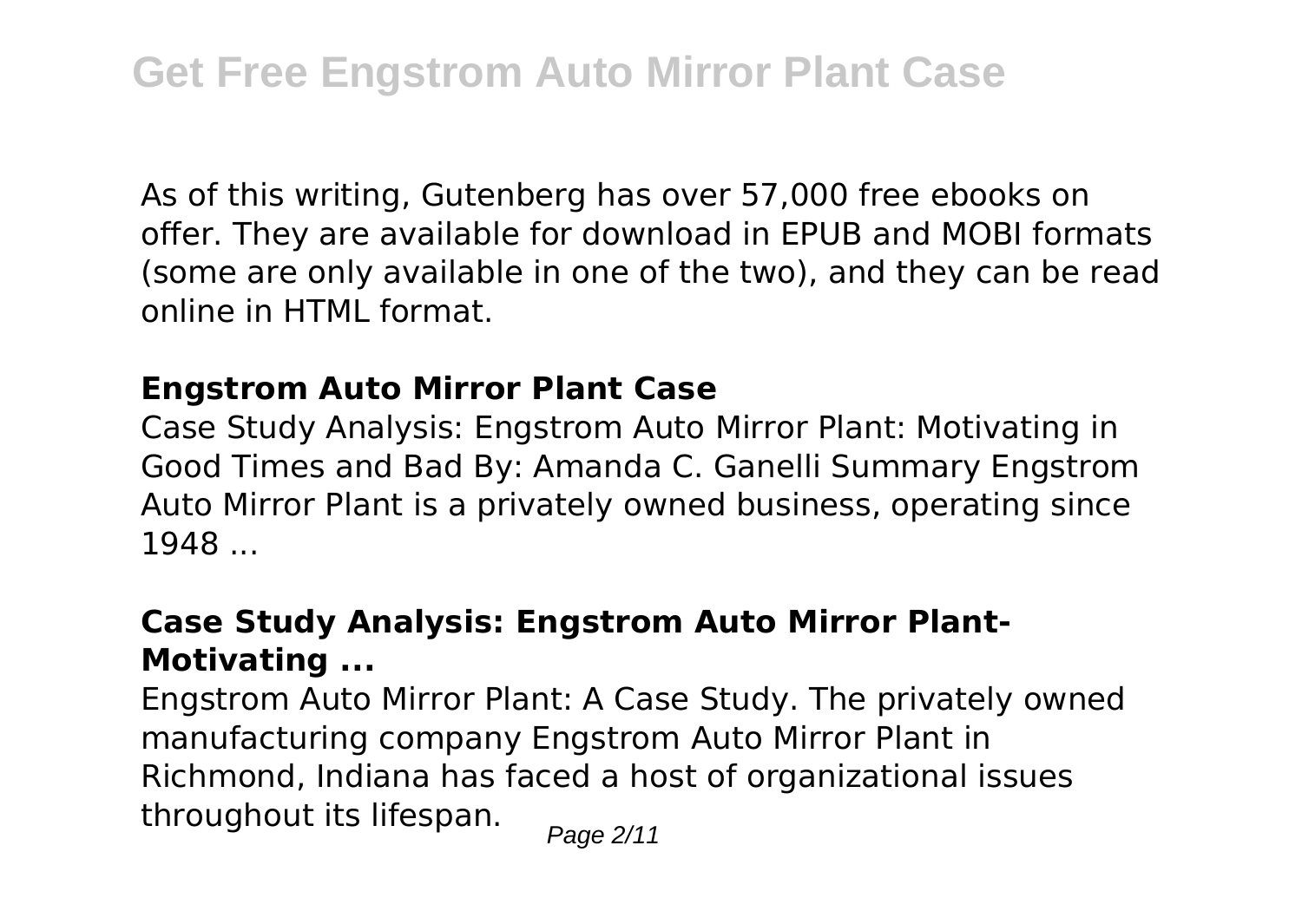# **Organizational Behavior. Engstrom Auto Mirror Plant: A**

**...**

Milestone 2 Engstrom Auto Mirror Plant: Root Cause Case Study Analysis Sharon McClain SNHU The Engstrom Auto Mirror plant is located in Richmond, Indiana and employs around 200 or more people. The plant has been going through some changes over the last few years and has seen a decline in employee motivation.

### **Engstrom Auto Mirror Plant and Work Analysis Case Study ...**

A CASE ANALYSIS OF THE ENGSTROM AUTO MIRROR PLANT: MOTIVATING IN GOOD TIMES AND BAD 3 A Case Analysis of the Engstrom Auto Mirror Plant: Motivating in Good Times and Bad Introduction The Engstrom Auto Mirror Plant has been in business since 1948 in Richmond, IN. It is a privately owned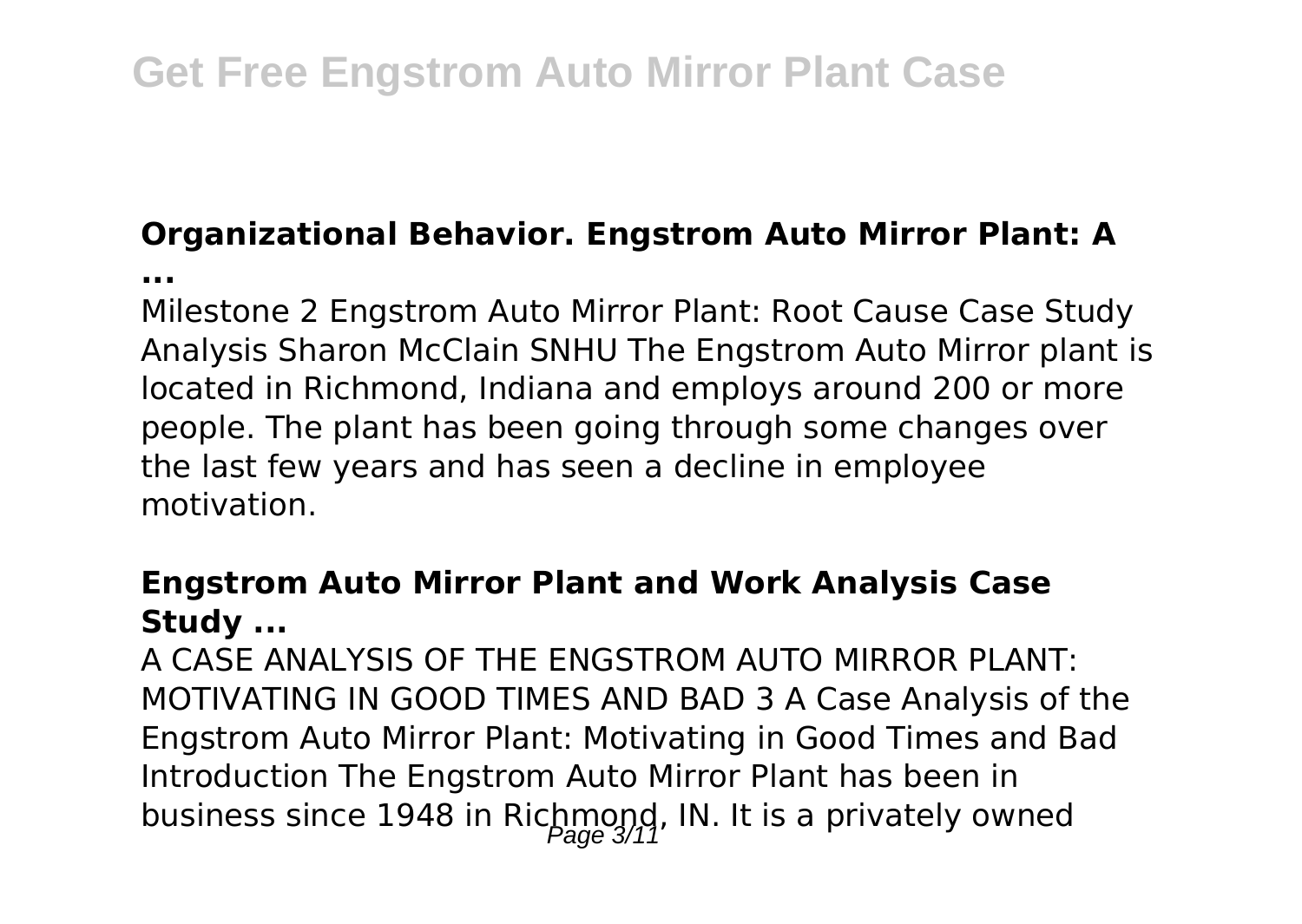company that currently employs 209 people. Its primary function is to manufacture mirrors for automobiles and ...

#### **A Case Analysis of the Engstrom Auto Mirror Plant Final**

**...**

Engstrom Auto Mirror Plant: Case Study Analysis

#### **(DOC) Engstrom Auto Mirror Plant: Case Study Analysis ...**

Case Study Analysis (Final Milestone Project): Engstrom Auto Mirror Plant: Motivating in Good Times and Bad Root Cause Study Analysis

#### **Case Study Analysis (Final Milestone Project): Engstrom**

**...**

...Case Study Engstrom Auto Mirror Plant: Motivating in Good Times and Bad Engstrom Auto Mirror Plant, in Richmond, Indiana, a privately owned company that has been in existence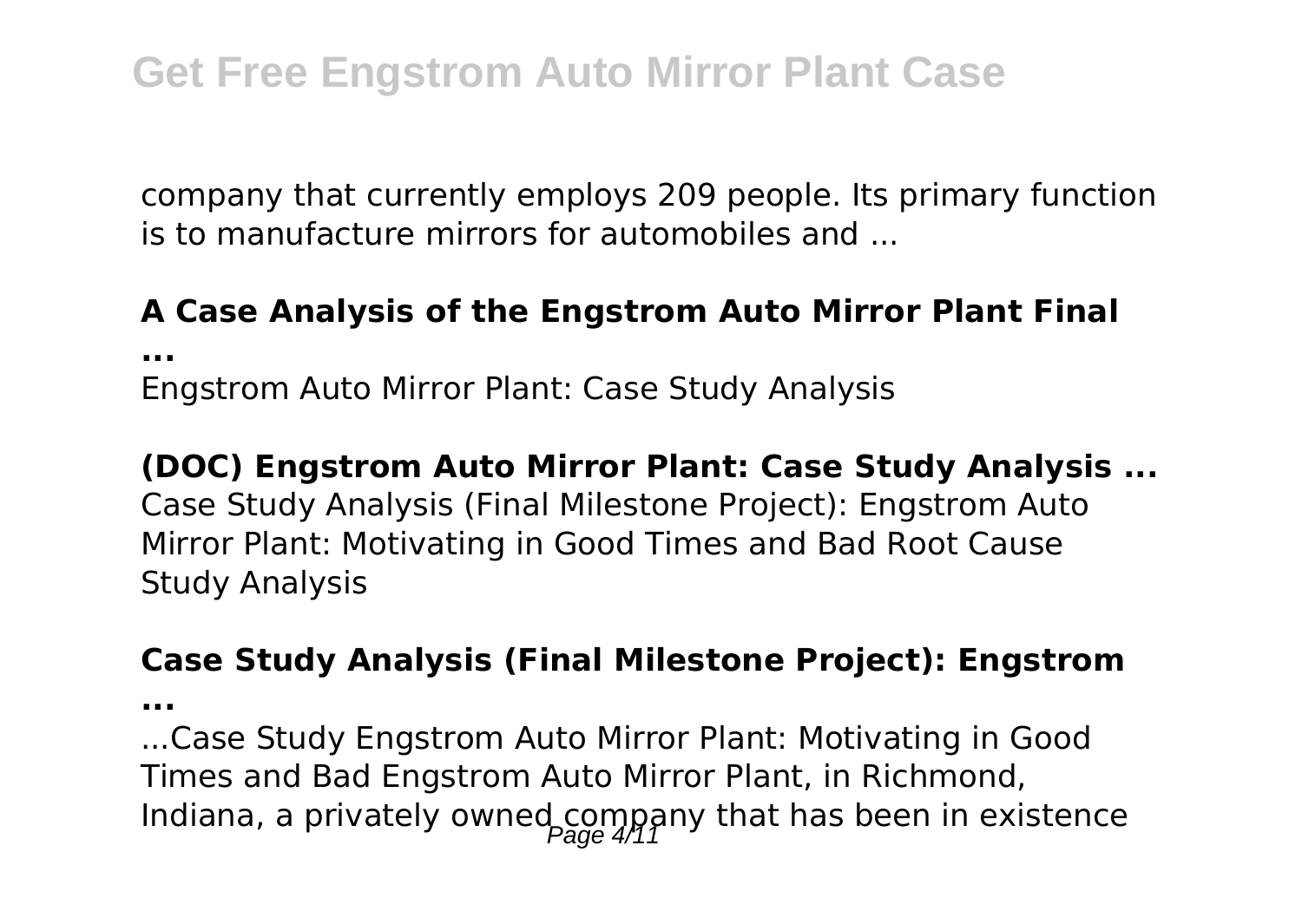since 1948. Engstrom was largely successful until the late 1990's at which time the plant struggled to make a profit.

#### **The Engstrom Auto Mirrors Case - Term Paper**

In this case, we will see that the Engstrom Auto Mirror Plant has known some difficulties to maintain a constant and appropriate long term strategy to keep employees focussed on productivity. In the first part, we will try to know why it did not succeed in developing an efficient and motivating strategy among its staff by explaining its management process.

### **Engstrom auto mirror plant: motivating in good times and bad**

9 November 2013 Engstrom Auto Mirror Plant Case Motivating in Good Times and Bad Prepared by: Lily Yuan, Vicky Pan, James Xu, Kate Li, Issakson Wang, Ariel Cao, Vivian Fu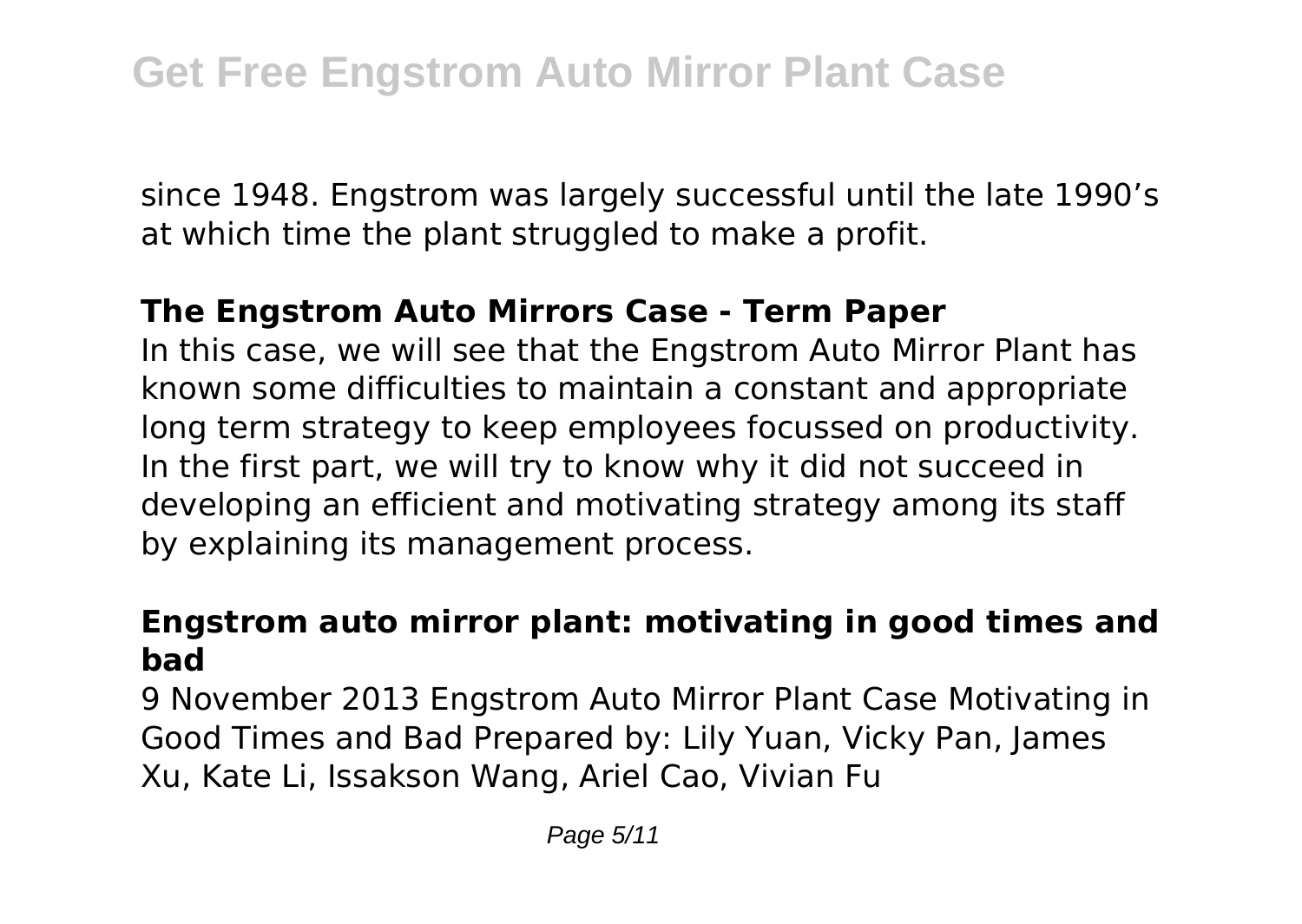#### **Engstrom Auto Mirror Plant Case - Stéphane Saussier**

Quiz Fall 2017, questions and answers Milestone Four - Grade: A Milestone One - Grade: A Milestone Three - Grade: A Milestone Two - Grade: A - Case Study Analysis Engstrom Auto Mirror Plant: Motivating Good Times Bipolar Disorder - Major Essay for this class can be on any topic of your choice

#### **Final Milestone Project Engstrom Auto Mirror Plant ...**

Introduction Engstrom Auto Mirror is a mid-size company based out of Indiana that manufactures and distributes automobile mirrors. Upon review of the case study "Engstrom Auto Mirror Plant: Motivating in Good Times and Bad" by Michael Beer and Elizabeth Collins, it became clear that there was a trend of issues within the organization. The main issue was the gradual disconnect between ...

# **Engstrom Case Study Apalysis Final.docx - Case Study ...**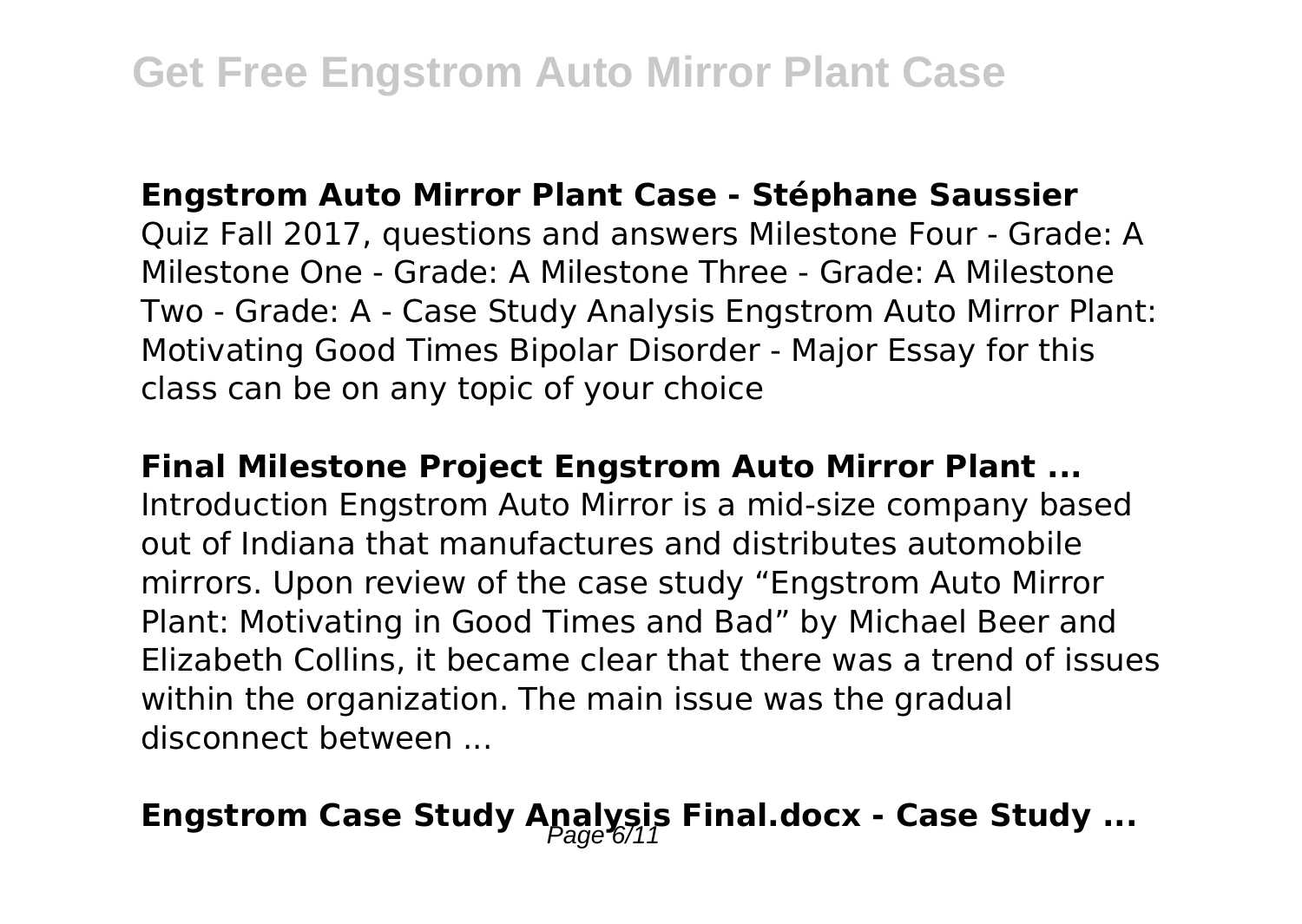The Engstrom Auto Mirror plant is a privately owned business that manufactures mirrors for trucks and automobiles. The organization is located in Richmond, Indiana and employs 209 people. Because the Engstrom Auto Mirror company has been operating since 1948, they have managed to experience some achievements and eventually troubles by the 1990s.

#### **Case Study: Engstrom - New York Essays**

Engstrom Auto Mirror Plant Case Study. 2.2 Engstrom Auto Mirror Plant Case Study-Motivating in Good Times and Bad Times-Milestone 1 Introduction In 2007, Engstrom Auto Mirror plant, a privately-owned business based in Richmond, Indiana that manufactures mirrors for trucks and automobiles is facing a crisis. They have several issues that need attention.

# **Engstrom Auto Mirror Plant Root Cause Case Essays 1 - 20** Page 7/11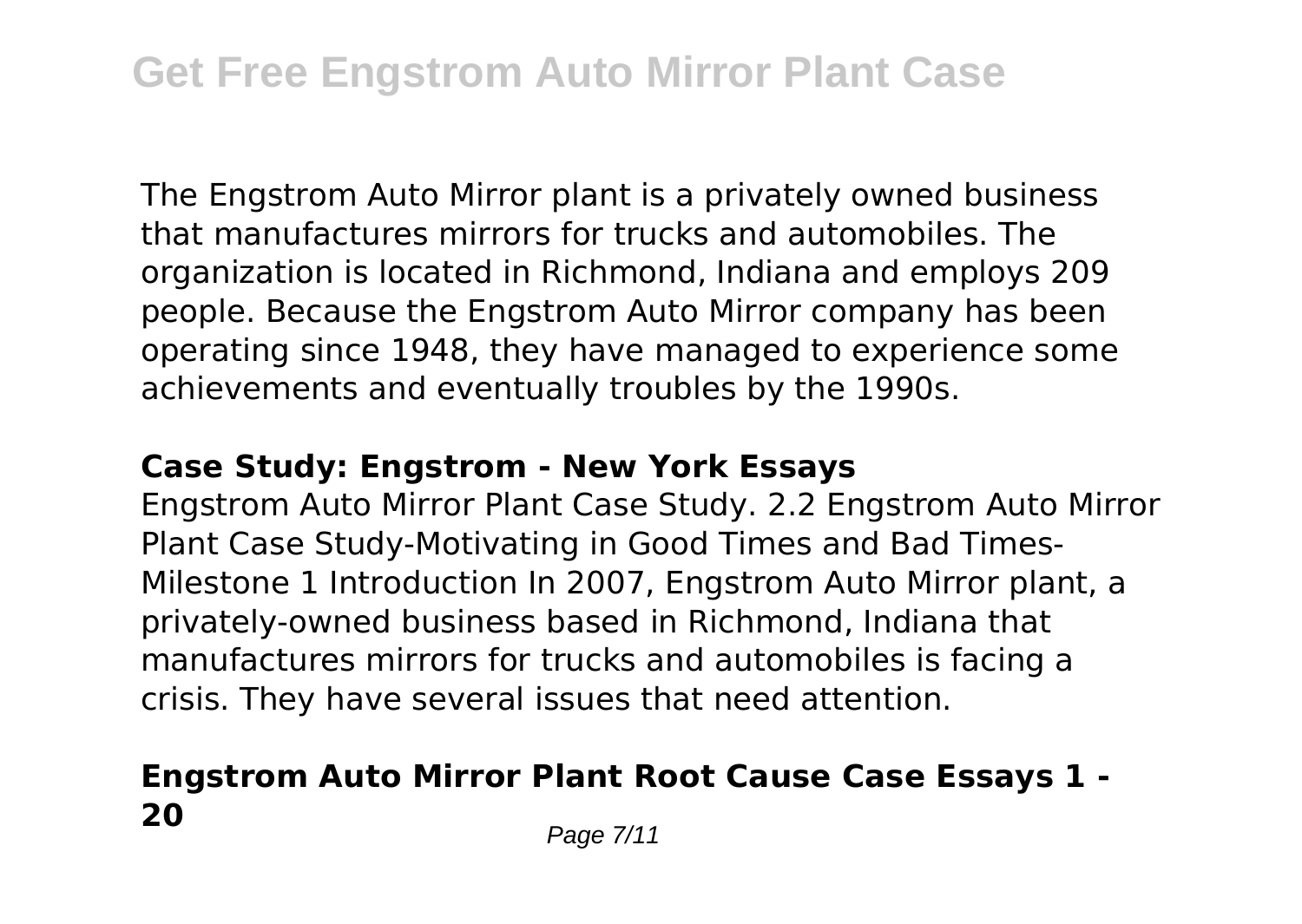...Case Study Engstrom Auto Mirror Plant: Motivating in Good Times and Bad Engstrom Auto Mirror Plant, in Richmond, Indiana, a privately owned company that has been in existence since 1948. Engstrom was largely successful until the late 1990's at which time the plant struggled to make a profit.

#### **Case Study on Engstrom - Term Paper**

Engstrom Auto Mirror Plant: Motivating in Good Times and Bad. Case Study Analysis: Milestone 1 Engstrom Auto Mirror Plant: Motivating in Good Times and Bad Renee E. Vincent Southern New Hampshire University INTRODUCTION Engstrom Auto Mirror Plant was a privately owned company established in 1948, it manufactured mirrors for trucks and automobiles, and was located in Richmond, Indiana (Beer, 2008).

# **Engstrom Auto Mirror Plant Milestone 1 Essays 1 - 20** Engstrom Auto Mirror was established in 1948, and since its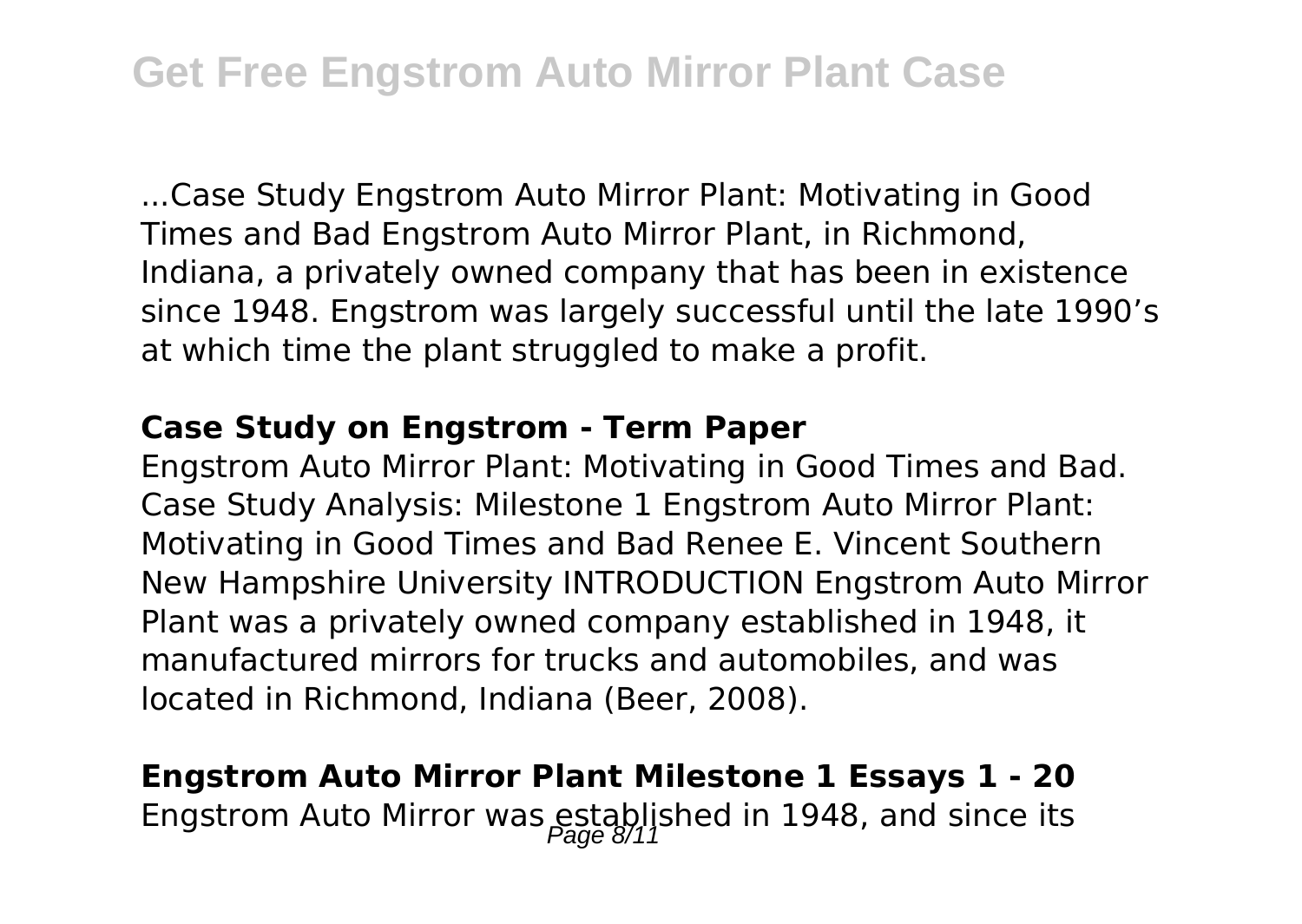establishment most of the time it has been successful. In 1990, it hit the first crisis of its life. It was developing a new transition line by implementing new technology but the change didn't come smoothly and as a result, the company had to face serious losses.

### **ENGSTORM AUTO MIRROR PLANT Case Solution And Analysis, HBR ...**

Engstrom Auto Mirror Plant is a private owned business that manufactures mirrors for trucks and automobiles. It employs 209 people. For more than a year, managers have been facing a crisis at the plant. Productivity problems and quality issues have brought about a delivery problem and the risk in losing clients has been becoming high.

# **Engstrom auto mirror plant: motivating in good times and bad** Page 9/11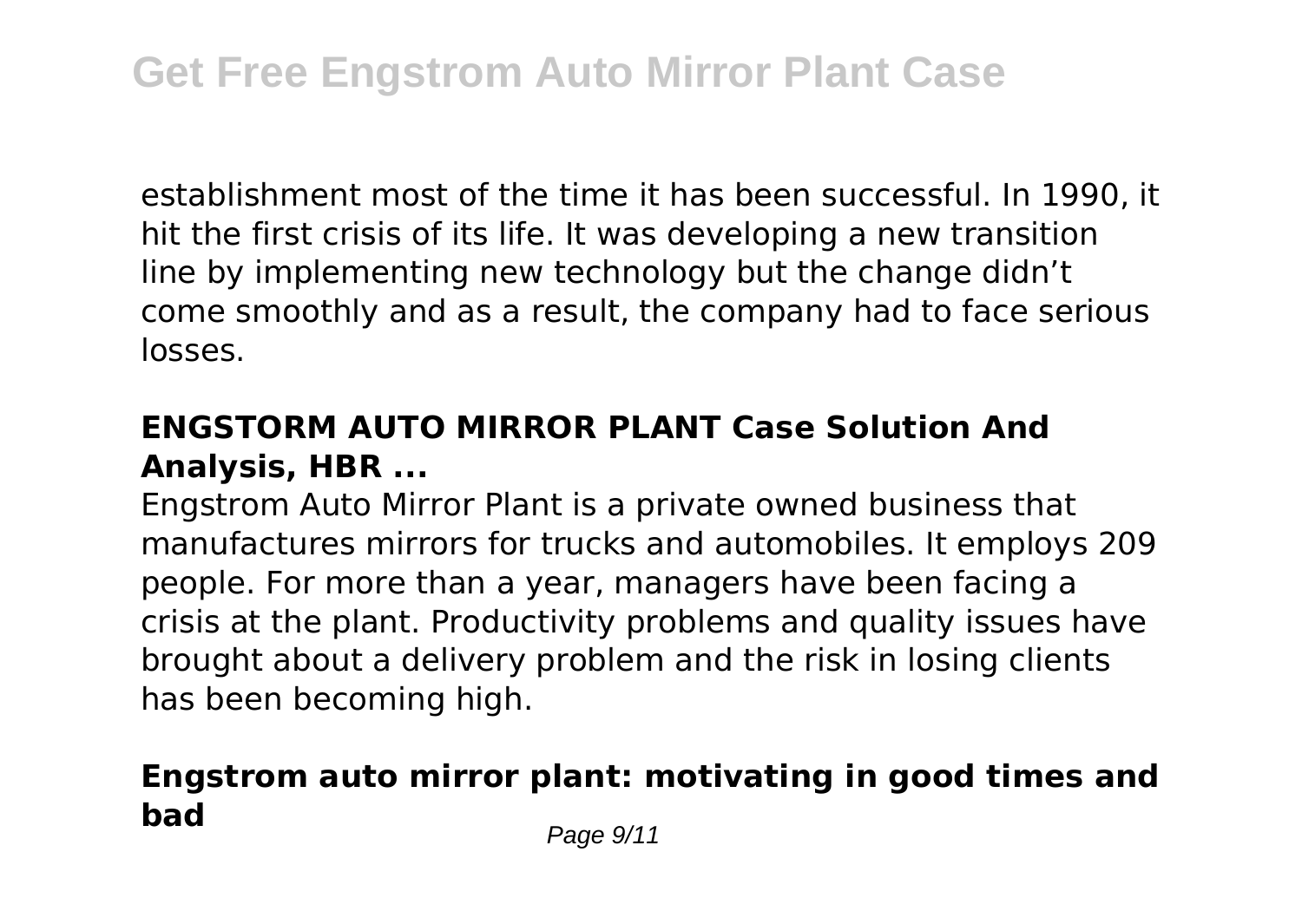A firm (like Engstrom Auto Mirror Plant Motivating in Good Times and Bad) must organize its management systems, processes, policies and strategies to fully utilize the resource's potential to be valuable, rare and costly to imitate. STEP 8: Generating Alternatives For Engstrom Auto Mirror Plant Motivating in Good Times and Bad Case Solution:

### **Engstrom Auto Mirror Plant Motivating in ... - Case Study Help**

Quiz Fall 2017, questions and answers Final Milestone Project Engstrom Auto Mirror Plant: Motivating In Good Times And Bad Milestone Four - Grade: A Milestone Three - Grade: A Milestone Two - Grade: A - Case Study Analysis Engstrom Auto Mirror Plant: Motivating Good Times Bipolar Disorder - Major Essay for this class can be on any topic of your choice

# Milestone One - Grade: A - OL<sub>7</sub>500 - SNHU - StuDocu